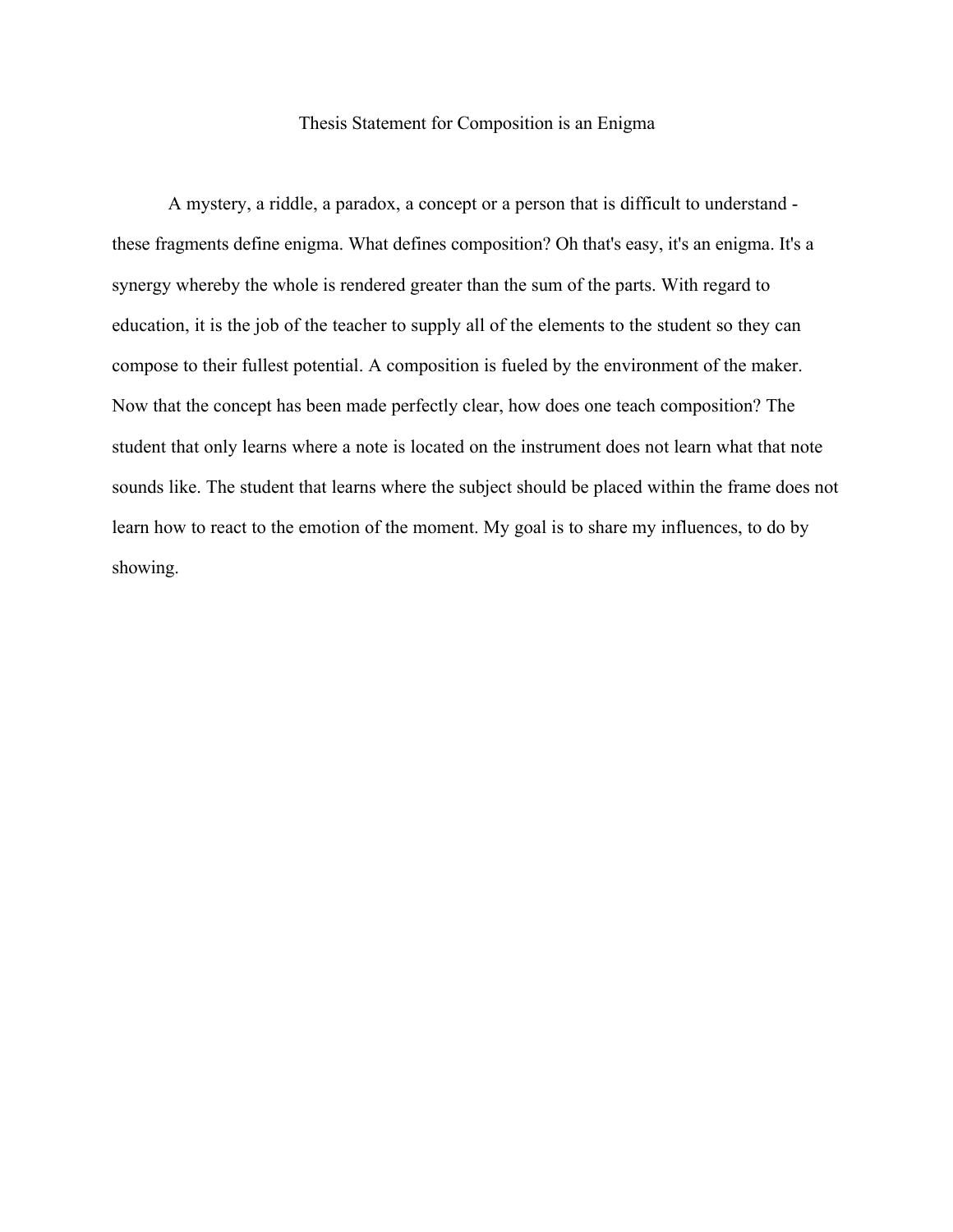## Composition is an Enigma

Classic Greek design was based on proportional order. As Plato once said, "Gods and temples are not easily instituted, and to establish them rightly is the work of a mighty intellect" (Gardner 140). But what is this crazy little thing called composition? Is it taught? Is it absorbed through osmosis? Is it passed down through our DNA?

Composition can be defined as synergy: a putting together of parts or elements to form a whole. The arrangement creates an effect that is greater than the sum of these artistic parts. Composition is also defined by personal preference, culture and experience. So, let us gather up all of our artistic parts and unite them in order to form a more perfect union. What defines the impact of an image? Is it lighting? Is it posing? Perhaps it's color harmony. Maybe, it's the tonal value. If one takes all the ingredients and blends them into a giant bowl, the combination is called composition.

When speaking in terms of music, the audible piece is called the composition. It was created by a composer. The make up is drawn together by the use of harmonic tones that will evoke emotion from the listener. Wait, harmony and emotion? I have heard those same descriptions discussed when referring to an image. So, do music and photography share the same womb? They are built up from intricacies and nuances until their parts become a whole. Long ago, I remember hearing one of those "life defining moment" phrases that was so absurd it became a latent image in my memory. The phrase was something along the lines of, music already exists out there in the cosmos, we just have to listen for it and play it back. What if we (photographers) are just digging deeply into some primordial memory of composition from the outskirts of the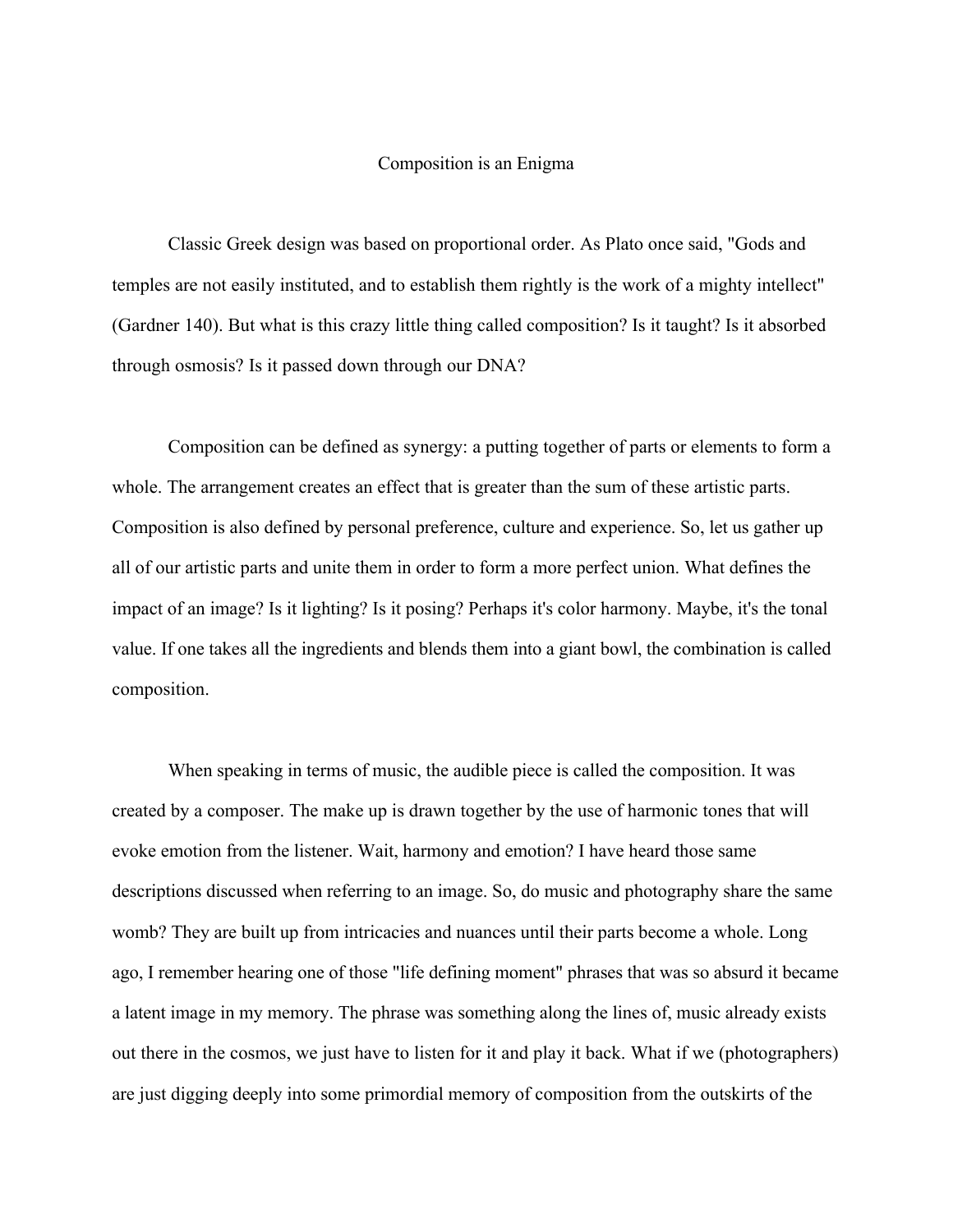twilight zone? The notion extends beyond the photographic community. What if Picasso visited those same ethereal ideas? What if Michelangelo found inspiration there? By definition, composition is putting together parts or elements to form a whole (so we are gatherers).

How then, do we teach the act of blending that leads to the whole of this enigma we have come to know as composition? There are no visible guides to lead one to the perfect end. There is no finite order to completing the act of composition. It is more pliable. It is far more suitable for interpretation. Composition is more like that strange uncle in your family that no one likes and yet something about him amuses you. You understand him. You get his jokes. That is what composition is. There are some aspects regarding the properties of composition that will have an enormous impact on you, and yet not even make sense to the person sitting next to you. (Now, take a quick moment to actually look at the person sitting next to you and make that "tisk" sound with your mouth and shake your head at them because they have no idea of what good composition is).

Composer John Cage has an interesting take on formal music education, but I think it can be transcribed across the board to teaching any art form. A young child is positioned at the piano and forced to read the notes. The child's eyes become transfixed on the notes and what they mean with regards to the keyboard, but their ears do not hear the music. The focus is on playing the correct note within the correct time frame, not about enjoying the sound (Kostelanetz 239). That is the emotional connection needed with regards to education. It is very important to be familiar with the mechanical process, but imagine how much more can be learned once emotion is introduced to the battery. That note with a value of 1/8 of a whole played at the tonal value of C on the major scale emotes a reaction. The student feels happiness from the sound, or perhaps the sound inspires a feeling of sadness. Whatever the emotion is does not matter, what does matter is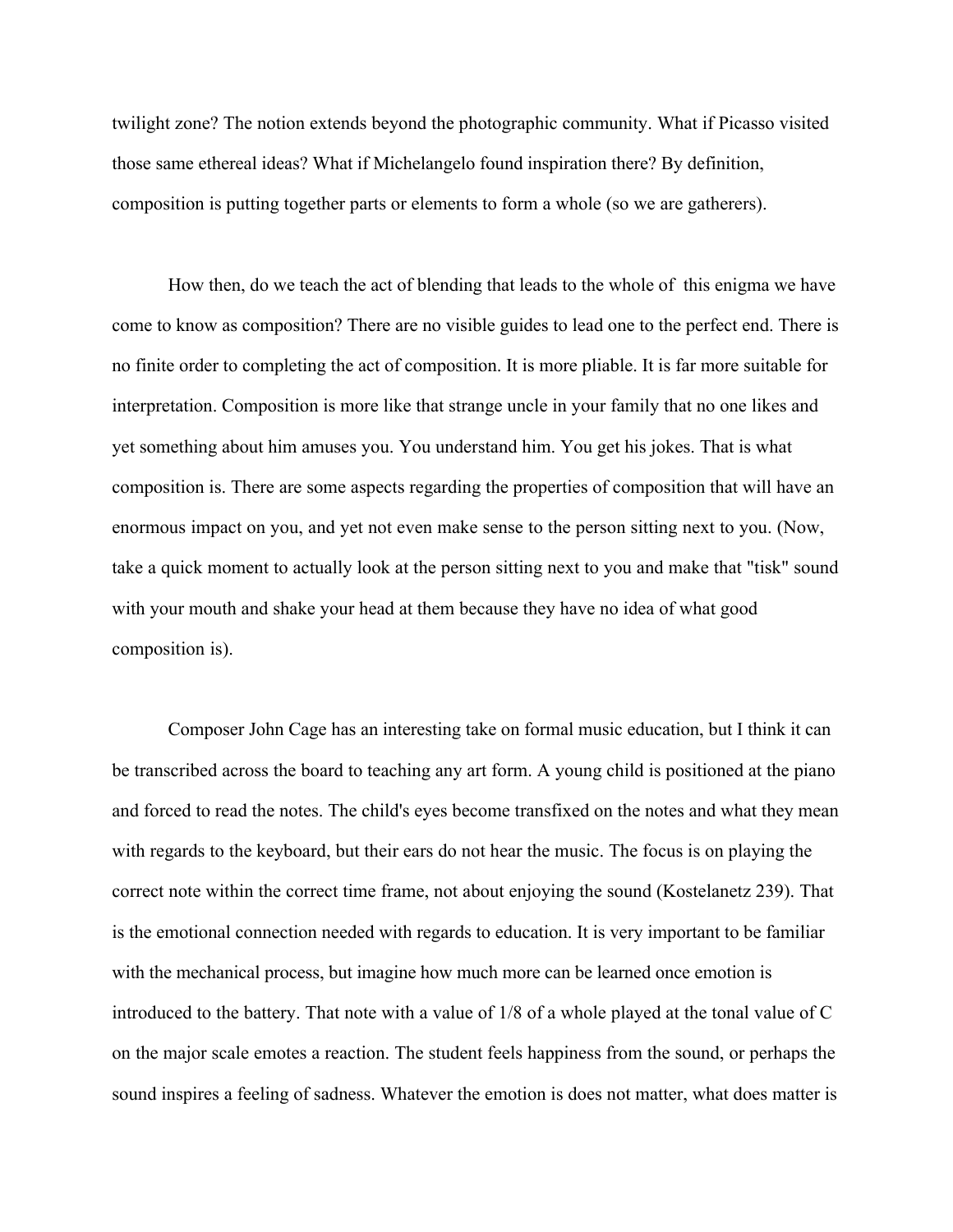the student hears and feels the note. A portrait is created using all of the parameters, the mechanics, but has the photographer been influenced by an emotion? Did the photographer hear the sound of that note and more importantly, did the photographer enjoy the sound? That is the goal. The photographer feels something while the shutter clicks and that feeling is transfered to the viewer as they look at the composition. All of the mechanics have been executed to perfection and the emotion of that moment can be shared between the photographer and viewer.

In the early part of the Twentieth Century, the technology of photography accelerated as if it was trying to keep pace with the ideals growing from the human mind. Carl Jung explored the collective unconscious, the stream of intuition shared by humans. He believed in the unseen linkage of one soul to another and a connection to an intelligence of a higher order. Perhaps there is a great library in the sky that waits for the artist, musician, poet and photographer to pull down the elements needed and then pass them onto the next in line. Einstein would shatter the foundation of "seeing is believing" and call into question the perception of reality with regards to the five senses. Space and time were no longer under the rules and regulations of measurement. Perception was now in the hands of the observer. These revolutionaries impacted artists such as László Moholy-Nagy with his concept of *Vision in Motion,* a journey to a new dimension. Born in Hungary, Moholy-Nagy would join the faculty at Bauhaus in 1923 to spread his vision in the modern age. He experimented with light and color in painting, sculpture and photography. Through his eyes, we viewed a different perspective of ordinary objects. Our perception was altered in his photograph, *From the Radio Tower Berlin.* The composition reveals familiar geometric patterns but the reality changes when viewed from a perspective that is not eye level. During this time of growth, artists started to paint like photographers and photographers found new ways to create images that resembled paintings. The lines that once separated the two mediums became blurred. Georgia O'Keeffe and her husband, Alfred Stieglitz, composed with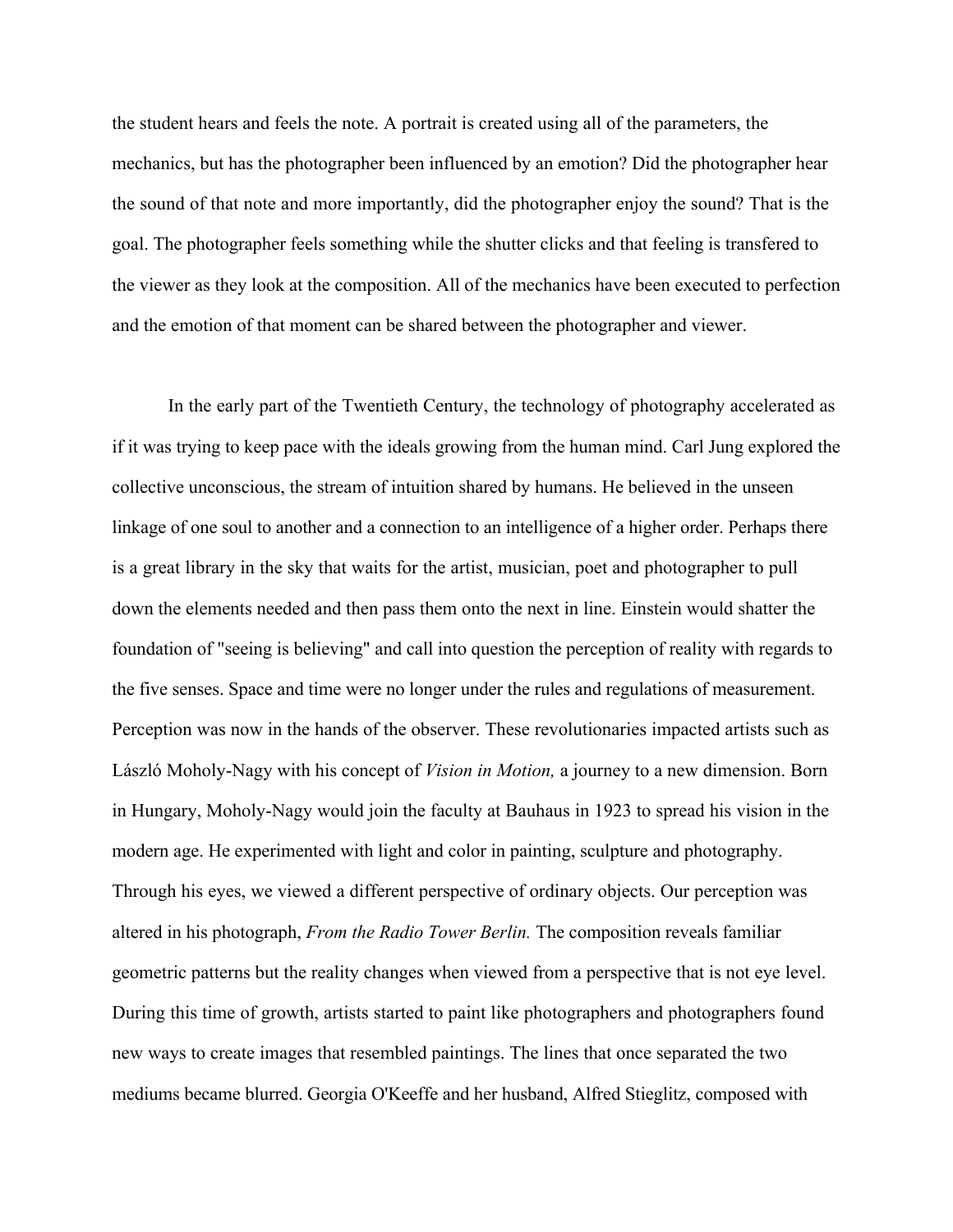shapes and textures, creating visual rhythms. Edward Weston changed the perception of simple vegetables into sensual imagery. He said, "To me, good composition is simply the strongest way to put over my emotional reaction. I do not consciously compose. I make my negative entirely under the effect of my emotion in response to a given subject" (Gardner 1006-07, 1010-11).

Arnold Newman resisted the notion of a pure, uncropped image. Cropping was just an extension of the framing that began in the camera. He reasons, "You work primarily from instinct. But what is instinct? It is a lifetime accumulation of influence: experience, knowledge, seeing and hearing. There is little time for reflection in taking a photograph. All your experiences come to a peak and you work on two levels: conscious and unconscious." Under the scrutiny of the darkroom, he could refine his composition once he had been removed from the moment of when the image was captured. He never embraced the title of "the father of environmental portraiture" because he felt that label was inaccurate and too restrictive. He would bring together elements of his subject to help compose and define who they were. Newman felt he was creating symbolic portraits. His portrait of Igor Stravinski was made in a borrowed room with a borrowed piano (Ewing 17). I remember a great story about Newman. Someone asked him if he used available light. He responded that yes indeed he did, tungsten, incandescent, studio flash and sunlight, whatever was available.

When I think of what a proper composition represents, I think of Yousuf Karsh. His powerful images that portray true icons each have a story to tell. Just look at a fraction of the list: Dwight D. Eisenhower, John F. Kennedy, Martin Luther King, Ernest Hemingway, Albert Einstein, and my favorite of all time, Winston Churchill. I love the story behind the image of Churchill. In 1941, Sir Winston was to address the Canadian Parliament. Karsh had set up his lights and camera in the Speaker's Chamber the night before. When Sir Winston brought down the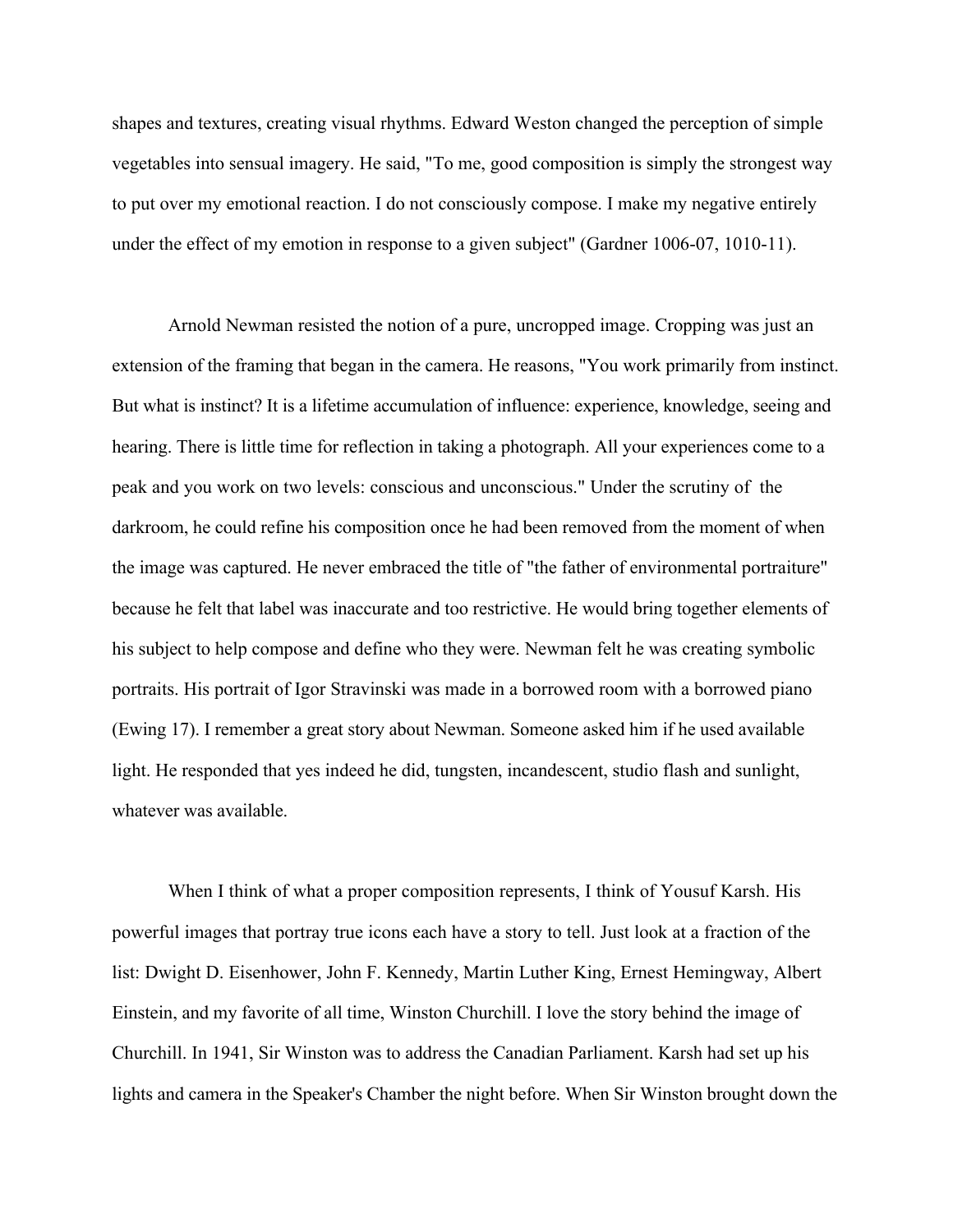house with his rousing speech, he was led to the chambers. In celebration, he lit a cigar to basque in the glow of his oratorical prowess. When the gentle Karsh switched on his lights, Churchill growled, "What's this, what's this?", at which Karsh replied, "Sir, I hope I will be fortunate enough to make a portrait worthy of this historic occasion." Again the Lion growled, "Why was I not told?" As his entourage chuckled, more out of fear than anything else, yet Karsh stood his ground and Churchill bellowed, "You may take one." Karsh offered an ashtray to set aside the ever present cigar, yet it remained firmly clenched in his powerful jaws. Karsh checked all his gear to make sure the focus and exposure were perfect, then walked to his cantankerous subject and respectfully addressed him with, "Forgive me, sir," as he plucked the cigar from his lips. He returned to his camera to witness the now iconic glare. The room was in absolute silence but for the ear drum shattering click of the leaf shutter. As the moment of thick tension passed while the historic soul embedded itself into the emulsion of antiquity, Churchill responded with a tiny smile, "You may take another one . . . You can even make a roaring lion stand still to be photographed" (Karsh 7). It amuses me to pontificate the incorrectness of this image if it happened to come anonymously before a panel of IPC judges. One can almost hear the outcries against the image. It lacks space around the subject. Why would the maker turn such a large body square to the camera? Why would the maker broad light such an already rounded face? How could the maker record this image with such a doleful expression on the subject? Yet, despite all the rage, the composition works perfectly for this image. It is that bold stance, with shoulders facing square to the viewer and the hard, split, broad light on his face that create the illusion of power. This subject will fight to the death for what he believes in. He growls at opposition. He has no fear. Karsh was well aware of which rules he was breaking. The image of Churchill was not a pleasant surprise, it was conceived, it was composed, it was created before the shutter was released.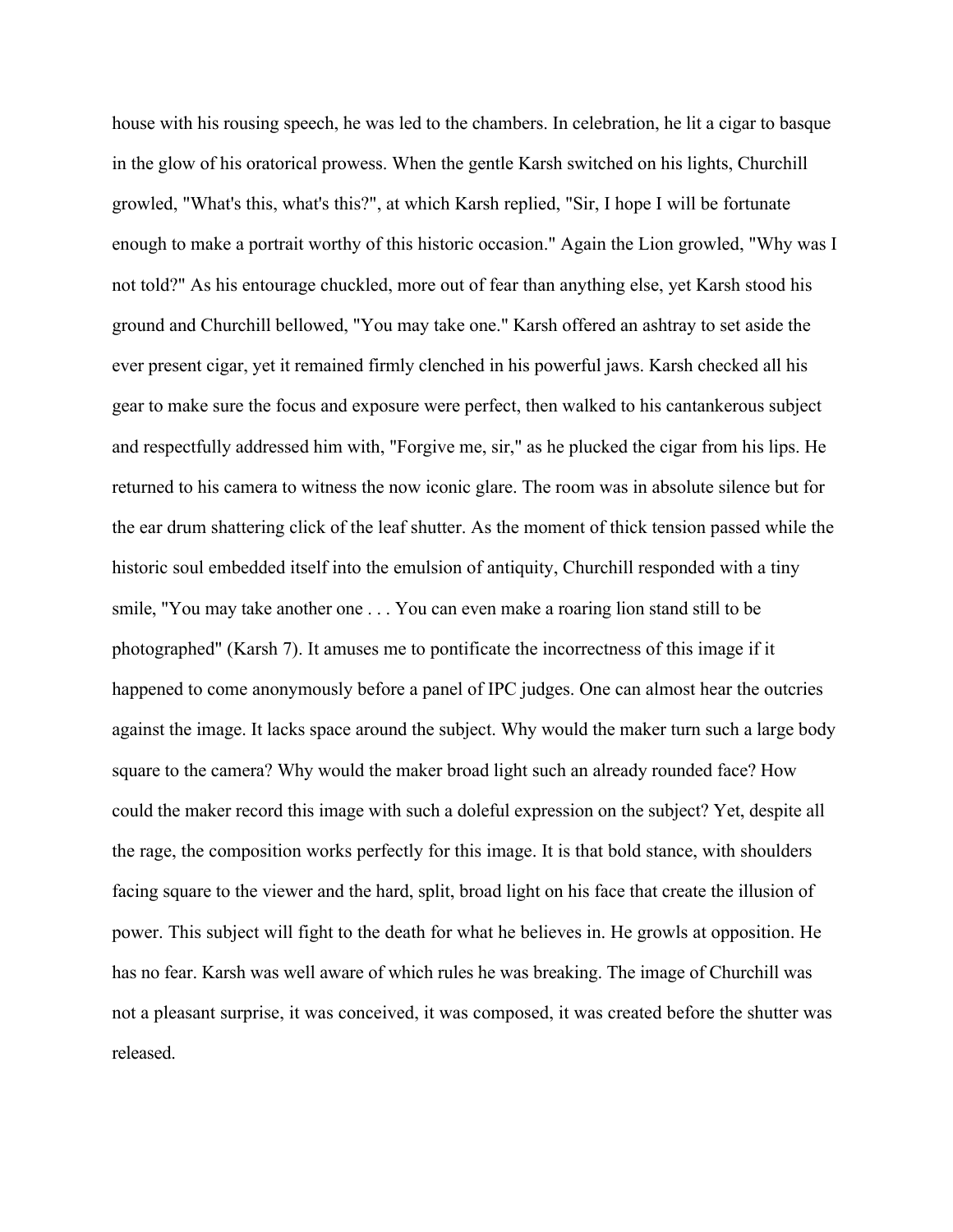Timothy Greenfield-Sanders might just be the anti-hero with regards to the technological advances currently available to our art form. He works with what would be considered antiquated equipment, a 1905 Fulmer & Schwing and a 1940 Deardorff 11x14 cameras are his tools of the trade. He turns his back on megapixels and loads his camera with giant sheets of negative film. He relies on that absolute moment when his subject makes the connection with the photographer. By using his influences, his personal preferences and his relationship to the subject, the composition is born from the moment. His childhood was filled with amazing influences. His grandfather knew Hemingway, his uncle spent time with Tennessee Williams and Truman Capote. Art and culture were just daily staples in Greenfield-Sanders' young life. He would go on to study art history at Columbia University. This is where he met his wife, Karin Sanders, the daughter of painter Joop Sanders. His path continued to be paved with influences like Willem de Kooning and Robert Rauschenberg. "Undoubtedly one of Greenfield-Sanders' greatest attributes is how he eliminates the distance that separates the portrait from its viewer. This is most uncommon" (Paparoni and Mercurio 17-19, 31). I had the opportunity to view some of his work at the National Portrait Gallery in Washington D.C. the spring of 2012. *The Black List,* was hanging there at the time. I remember standing before a 58x44 inch image of Laurence Fishburne and thinking that I saw the second hand move on his watch. The show took my breath away. As I stood and stared into these massive images, the reality of it all overwhelmed me. Most of his images feature the actual edge of the negative, meaning he does not crop beyond what he sees in the ground glass back plate.

Arnold Schoenberg, arguably the eminent musical theorist, parallels the music teacher and the carpenter in his master work, *Theory of Harmony.* The music teacher and the carpenter plant the fundamental elements in their respective apprentices with the same end goal in mind. In both cases, the students will achieve a final result that will stand the test of time. While in music, there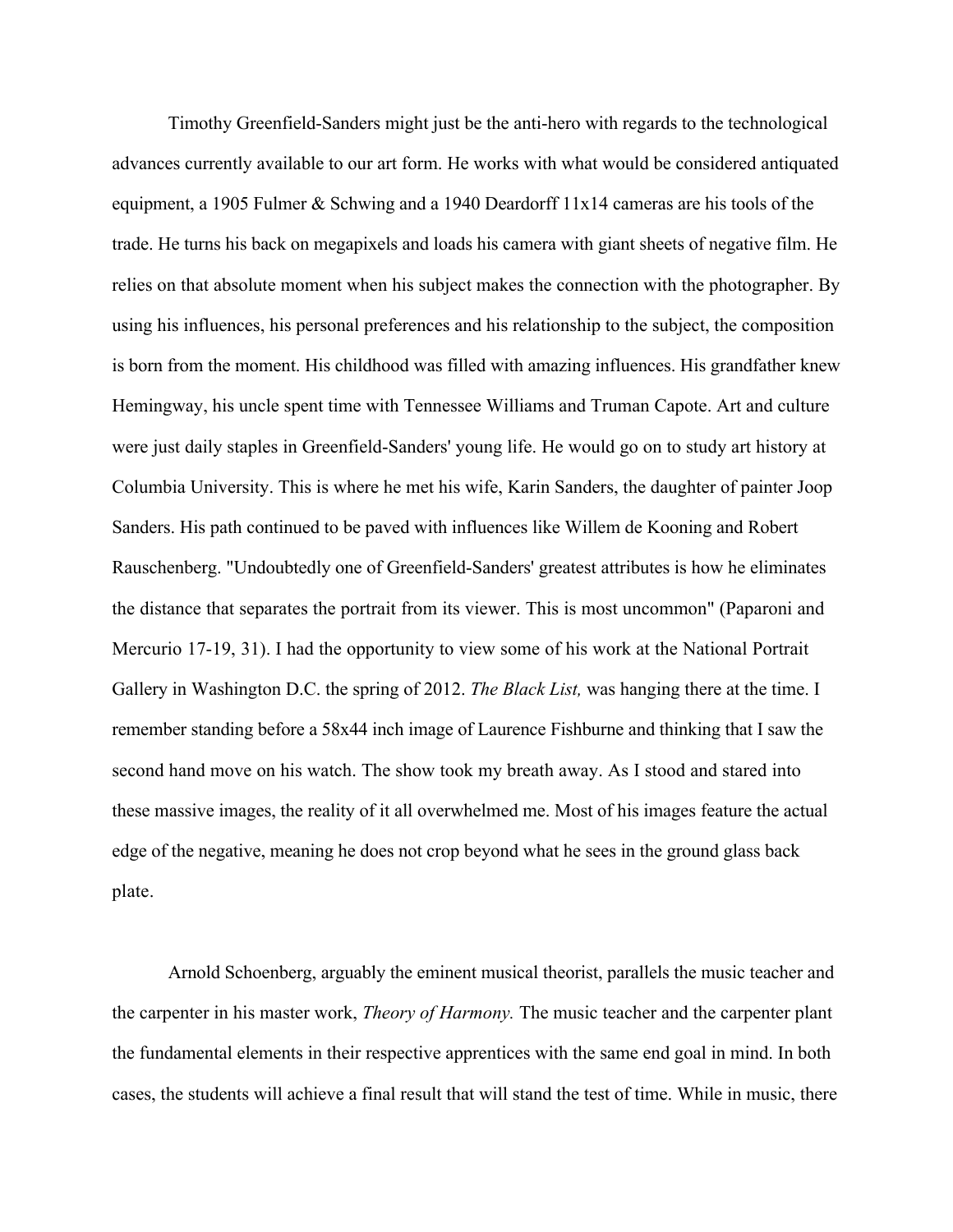is more of a scholarly theoretical approach to the craft than perhaps carpentry; both of these teachers can be considered masters. Both teachers "rest on observation, experience, reasoning and taste, on knowledge of natural laws and of the requirements of the material - is there then really any essential distinction?" Why then, do we not call a music theorist a master musician, or the master carpenter a theorist? It is because the carpenter needs practical skills, not just an understanding of theory? The same is true for the musician. To learn the theory of one trade is only part of the growth. The student also needs to know how to apply that theory in a practical sense to reach a full understanding of the trade. Whether it is joining pieces of wood together or joining chords together, the success depends on knowledge and practicality (Schoenberg 7-8).

Let's give the devil his due. It is possible to create music without having a complete understanding of music theory. Think of the great blues men playing from the heart. They may have never spent a day at a music conservatory in class learning chord progressions. Is their music any less valid? So music can come directly from the heart. It can also be said that a composition does not rely on the creator being well versed in the elements that make up that composition. As promising as that whole scenario sounds, it does not mean that the unschooled musician stumbled into the lime light blindly. Musicians find inspiration in others. Each one had an education of sorts, the school of hard knocks; they paid their dues; they practiced their art, not in the pedantic way of a music academy, but certainly in a way that resembles a master sharing with an apprentice. And in turn, the apprentice has become the master, sharing and inspiring others along the way. This should not be interpreted to mean that education is not necessary to attain success. Having the basics, having an understanding of the elements give the student the facility to create at a higher level. There is an argument to this point, with regards to pop music. Bad vocal technique can easily be fixed in the studio. Poor stage presence can be overcome with more dancers and dry ice with lots of shiny lights. The same can be said for all the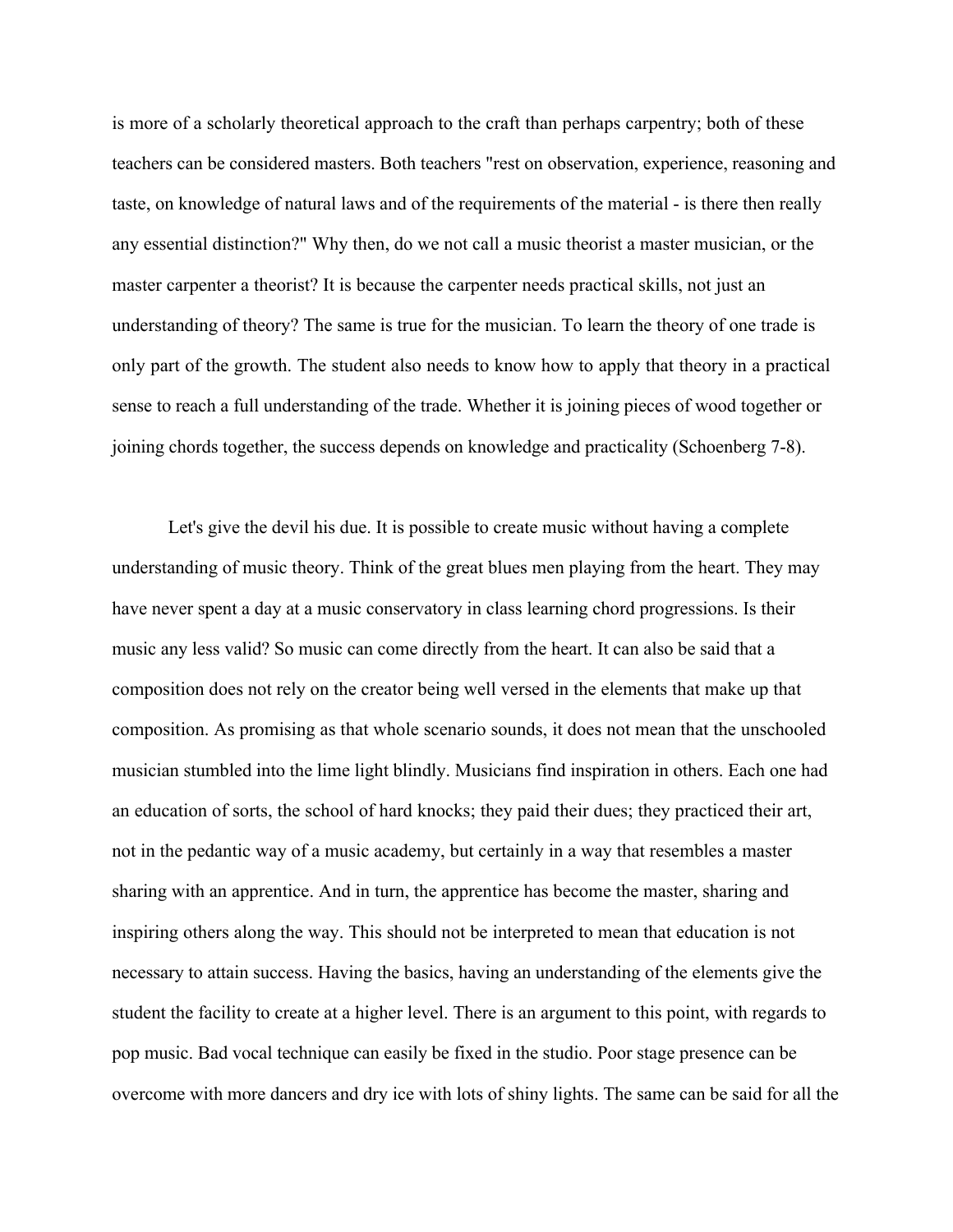new photographers who rely on Photoshop actions and filters because they lack formal training. We can watch our art turn into recycled, blender made imagery, or we can continue to promote education as the way to stay above the sewage line.

The musician, the artist, the author and the photographer all compose their work. None of them were taught how to compose. They were given a set of guidelines during their respective growing years. If one teaches two students all the elements of composition, posing, lighting, exposure and placement of the subject within the frame, it is highly possible that two completely different compositions will be created, even if the subject is the same. The elements are set in motion due to interpretation. We need to keep this in mind when we teach. Our goal should be to give the students all the elements so that they can assemble them in a manner that they feel represents their vision. We can not teach them to compose, we can only guide them, facilitate it for them and hopefully inspire them. One has to learn the rules in order to break them.

Composition is not an action that can be performed again and again by clicking an icon on your computer screen. Composition is not a menial task that can be repeated over and over, it will not bow down to muscle memory, nor can it be written down on a piece of paper and folded and tucked neatly in the back pocket. Composition is order in proportion to our own private surroundings, our personal space, the influence of our environment. One can study how a certain work of art or piece of music has been composed. But the act of using the very same recipe will produce varied final results. Warren Zevon sings about love in "Searching for a Heart", but he could very well be describing composition with this line, "you can't start it like a car, you can't stop it with a gun" (Zevon). Composition is an enigma.